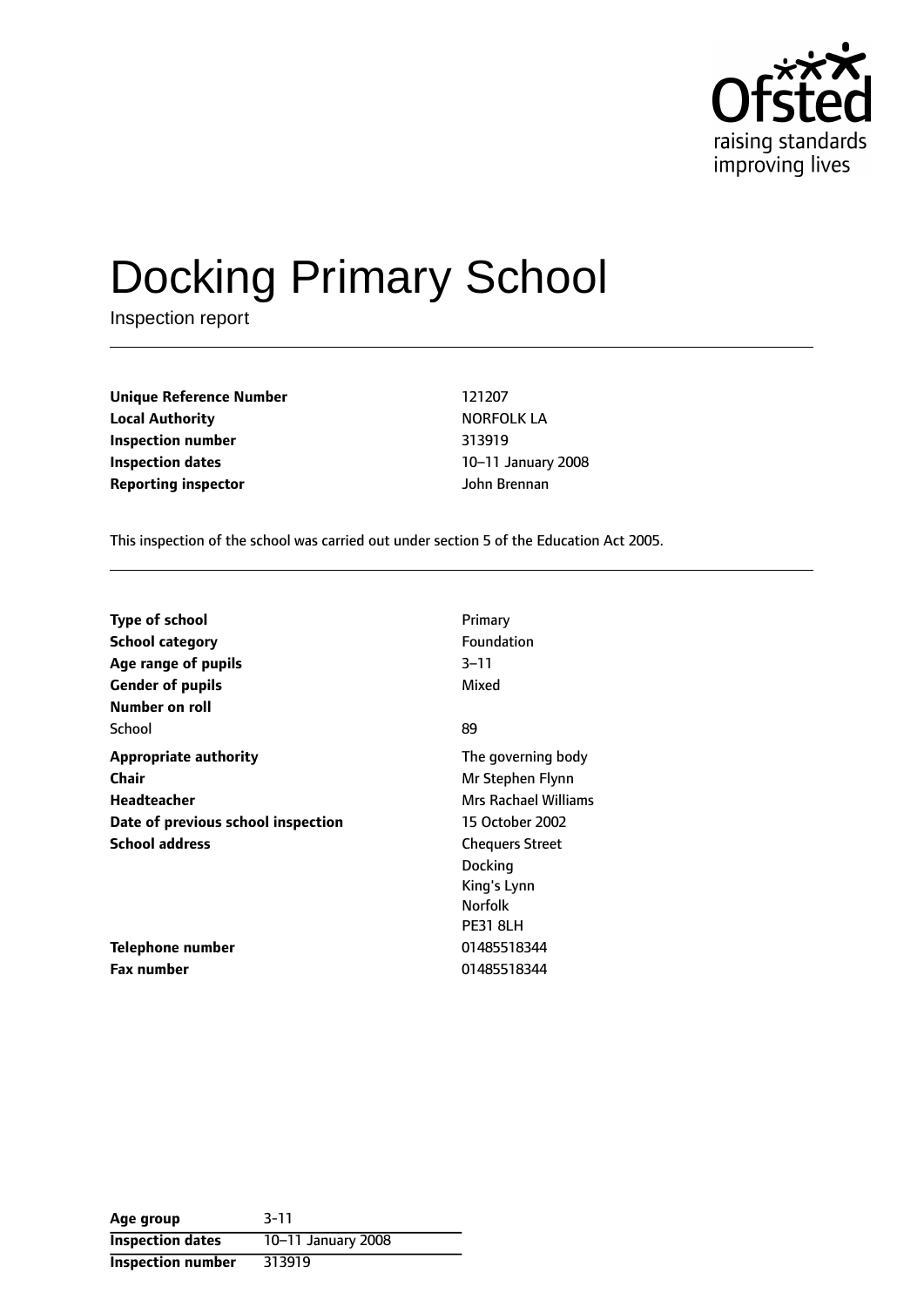.

© Crown copyright 2008

#### Website: www.ofsted.gov.uk

This document may be reproduced in whole or in part for non-commercial educational purposes, provided that the information quoted is reproduced without adaptation and the source and date of publication are stated.

Further copies of this report are obtainable from the school. Under the Education Act 2005, the school must provide a copy of this report free of charge to certain categories of people. A charge not exceeding the full cost of reproduction may be made for any other copies supplied.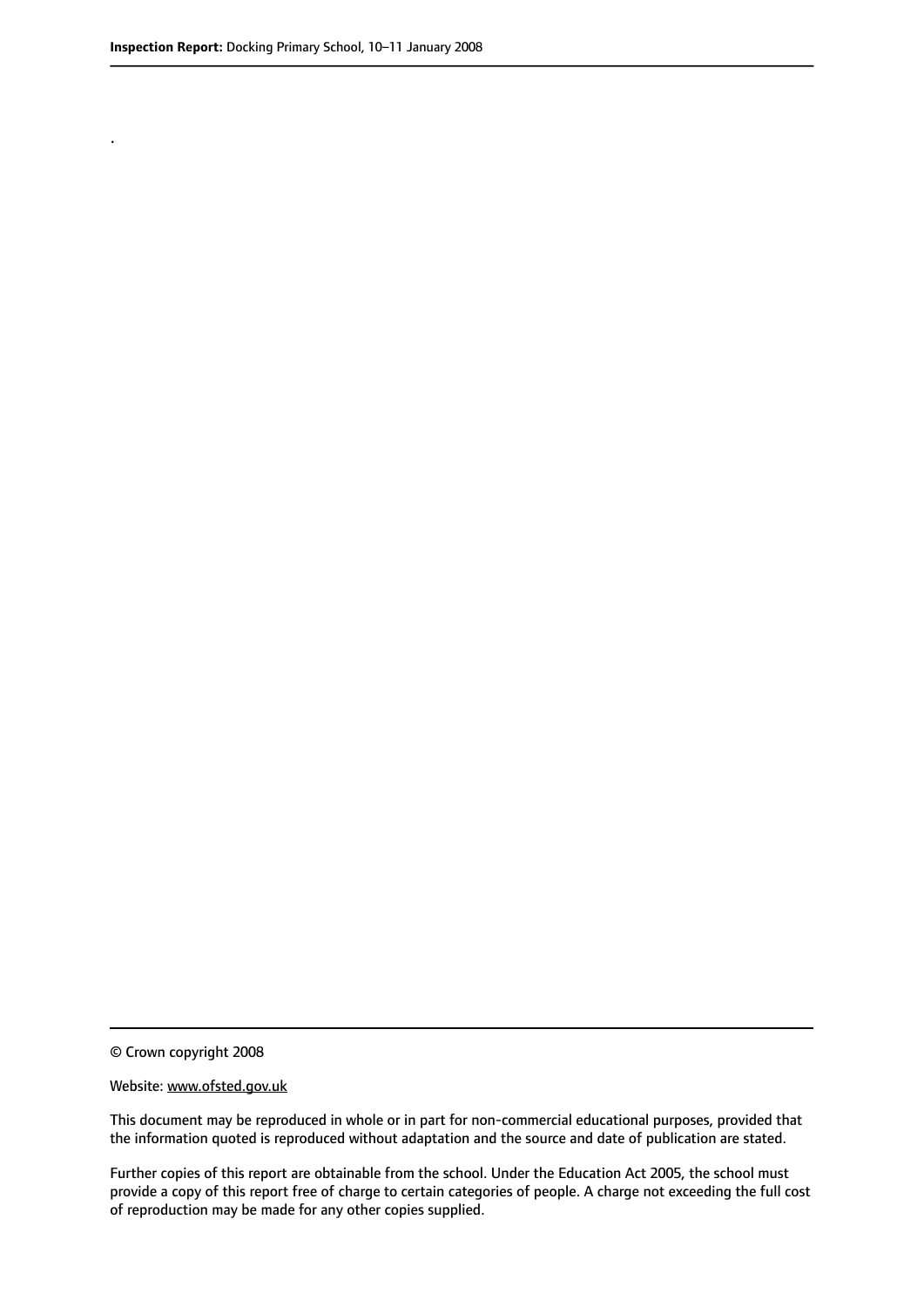# **Introduction**

The inspection was carried out by one Additional Inspector.

## **Description of the school**

This is a smaller than average school serving the village of Docking and the surrounding area. It is an economically mixed area that is reflected in the school's intake. Pupil skills and abilities on entry to school are wide-ranging but are typically below those usually found nationally. The proportion of pupils with learning difficulties and/or disabilities is above average. Almost all pupils are from a White British background. The school has undergone considerable staff change since the last inspection including a recent change in headship.

#### **Key for inspection grades**

| Grade 1 | Outstanding  |
|---------|--------------|
| Grade 2 | Good         |
| Grade 3 | Satisfactory |
| Grade 4 | Inadequate   |
|         |              |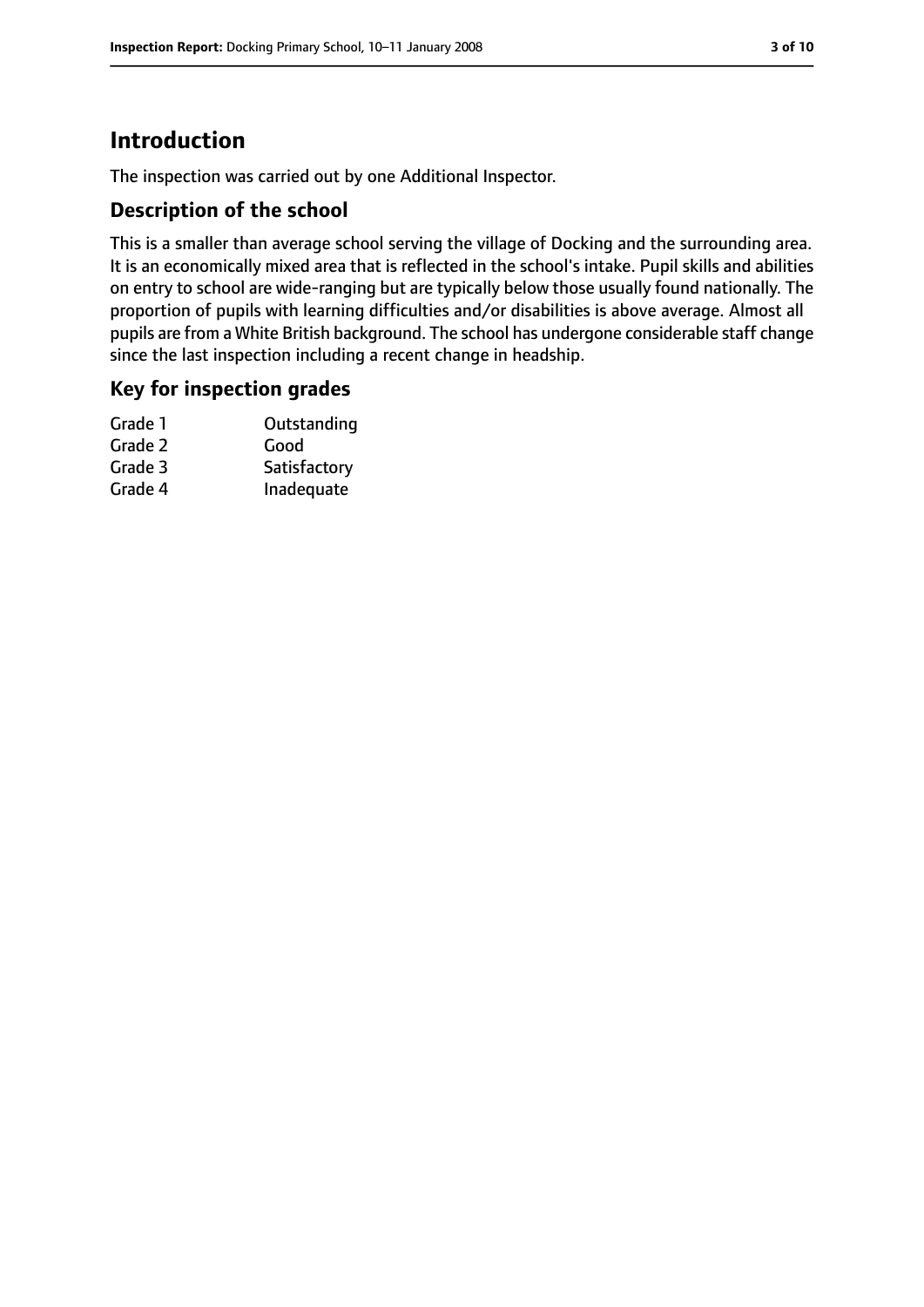# **Overall effectiveness of the school**

#### **Grade: 2**

This is a good school that is well led. The relatively new headteacher has built upon existing strengths and brought a fresh vision and energy to the school. She is ably supported by the deputy headteacher who has provided continuity through a period of change and together they form an effective team. Governors play their part well. Parental confidence in the school is high. As one parent said, and many others endorsed, the school is full of, 'happy, friendly staff and children'. People and their individual needs matter in this school, which fully lives up to its motto: 'We work together, we learn together, we grow together.' As a result, the school has improved well since the last inspection and, in the main, has successfully tackled some substantial areas for improvement. In particular, standards at the end of Year 6 have risen. Pupils are achieving well and standards are above average. Accurate self-evaluation has led to the right priorities for improvement being identified. This, and a record of accomplishment, give the school good capacity to improve further. However, action plans mix routine tasks with more important priorities and do not always identify measurable success criteria.

Pupils' good personal development contributes well to their achievement. Their enjoyment of school can be seen in how well they work and play alongside each other and how hard they try in lessons. Pupils show an outstanding understanding of the importance of living a healthy lifestyle. They are knowledgeable about local customs and history but their knowledge of other cultures, especially of life in multi- cultural Britain is not as well developed. Pupils are well prepared, both academically and personally, for the next stage of their education.

The gently encouraging manner of the staff helps pupils give of their best and ensures that classrooms are calm and purposeful places. This characterises the good quality of teaching and learning and the good care, support and guidance of pupils. However, the teaching and learning in the Foundation Stage is not as strong as that found elsewhere. Pupil talk is not given enough emphasis, although in several classes, especially in Years 1 and 2, it is used effectively as a tool to help deepen thinking. The curriculum is satisfactory overall, with strengths in fostering pupils' personal development and enrichment activities, but there are shortcomings in the curricular provision for the Foundation Stage.

#### **Effectiveness of the Foundation Stage**

#### **Grade: 3**

Overall provision is satisfactory, although there are high and lows. In general, the older children in the Foundation Stage do better than the younger ones because teaching is stronger. Achievement is satisfactory with an acceleration in progress by older children in the mixed Reception, Year 1 and 2 class, which helps to make up for some early lost ground. Despite this, children's skills and abilities on exit from Reception are still below expected levels, especially in aspects of language. The teaching of older children is skilled in using activities to draw out and use spoken language as a spur to learning. This is not as evident in the teaching and learning of younger children where questioning during group work does not draw all children into learning. In addition, children are left to their own devices too much when working on activities. These often occupy, rather than engage, them in purposeful learning. The spread out and disjointed accommodation makes it difficult for the Foundation Stage to operate in a uniform way and so provision lacks cohesion. In particular, the curriculum is somewhat fragmented and weighted too much in favour of learning indoors to the detriment of working outside.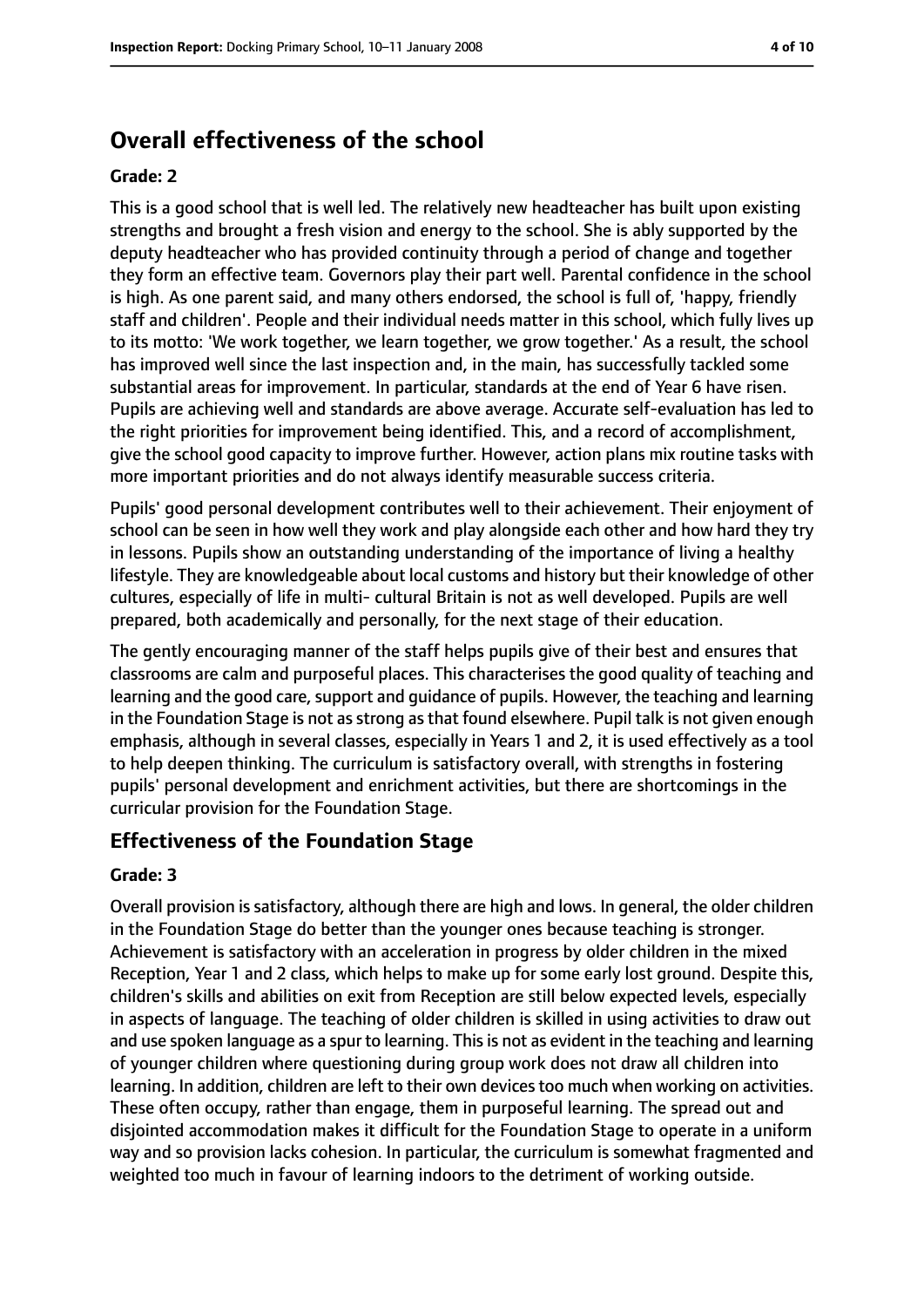## **What the school should do to improve further**

- Develop the quality of provision in the Foundation Stage, especially for younger children, and improve the leadership of the Foundation Stage as a whole.
- Extend pupils' knowledge of the lives and customs of people in other cultures, especially those in multi-cultural Britain.
- Slim down action plans and ensure that success criteria focus on pupil outcomes.

# **Achievement and standards**

#### **Grade: 2**

Pupils are achieving well. Following a satisfactory start to school, pupils' progress really accelerates in Years 1 and 2 where teaching is expert. Momentum is maintained through Key Stage 2, with pupils progressing well. Results in the national tests have improved in Years 2 and 6 in each of the past three years: standards are typically average at the end of Year 2 and they rose markedly in Year 6 last year to be above average. School data shows that although standards are not quite as high this year, pupils nevertheless have made good progress from their starting points. The school is meeting with success the increasingly challenging targets it sets itself. Throughout the school, pupils with learning difficulties and/or disabilities achieve well in learning to read, write and count. A concentration on the teaching of reading is paying dividends. By the end of Year 6 last year, three quarters of pupils attained beyond the national average. It is only recently that pupils' prowess in reading and the wider curriculum have been harnessed as a way of developing writing. As a result, although progress has picked up of late, standards in writing are not quite as high as other key subjects.

# **Personal development and well-being**

#### **Grade: 2**

Pupils talk enthusiastically about their school and how much they enjoy being there. Attendance rates are above the national average. Pupils willingly take responsibility for looking after each other. An active school council ensures they have an influential say in school life and, because of efforts such as growing their own vegetables, they demonstrate good responsibility for the environment. School meals are of a high quality, whilst lunchboxes abound with healthy yogurts and non-fizzy drinks. Mealtimes form a dining experience, with elderly people from the village eating at this 'restaurant' once a week. This makes for a close community with one pupil saying that through such mealtimes she, 'had met a new neighbour'. Playtimes are active, social occasions but limited play equipment and the absence of guidelines about who plays what and where can lead to a lack of direction in some play. Spiritual, moral, social and cultural development are good, with the exception of pupils' lack of knowledge of other cultures.

# **Quality of provision**

## **Teaching and learning**

#### **Grade: 2**

In Years 1 to 6, very good relationships mean that it is rare to find voices being raised. A strengthening of assessment procedures has ensured that teachers know their pupils well. This, and the close partnerships between teaching and non-teaching staff, mean that work is well matched to pupils' needs. Teaching is particularly expert in Years 1 and 2 as perceptive and probing questioning leads to natural learning conversations which characterise the exchanges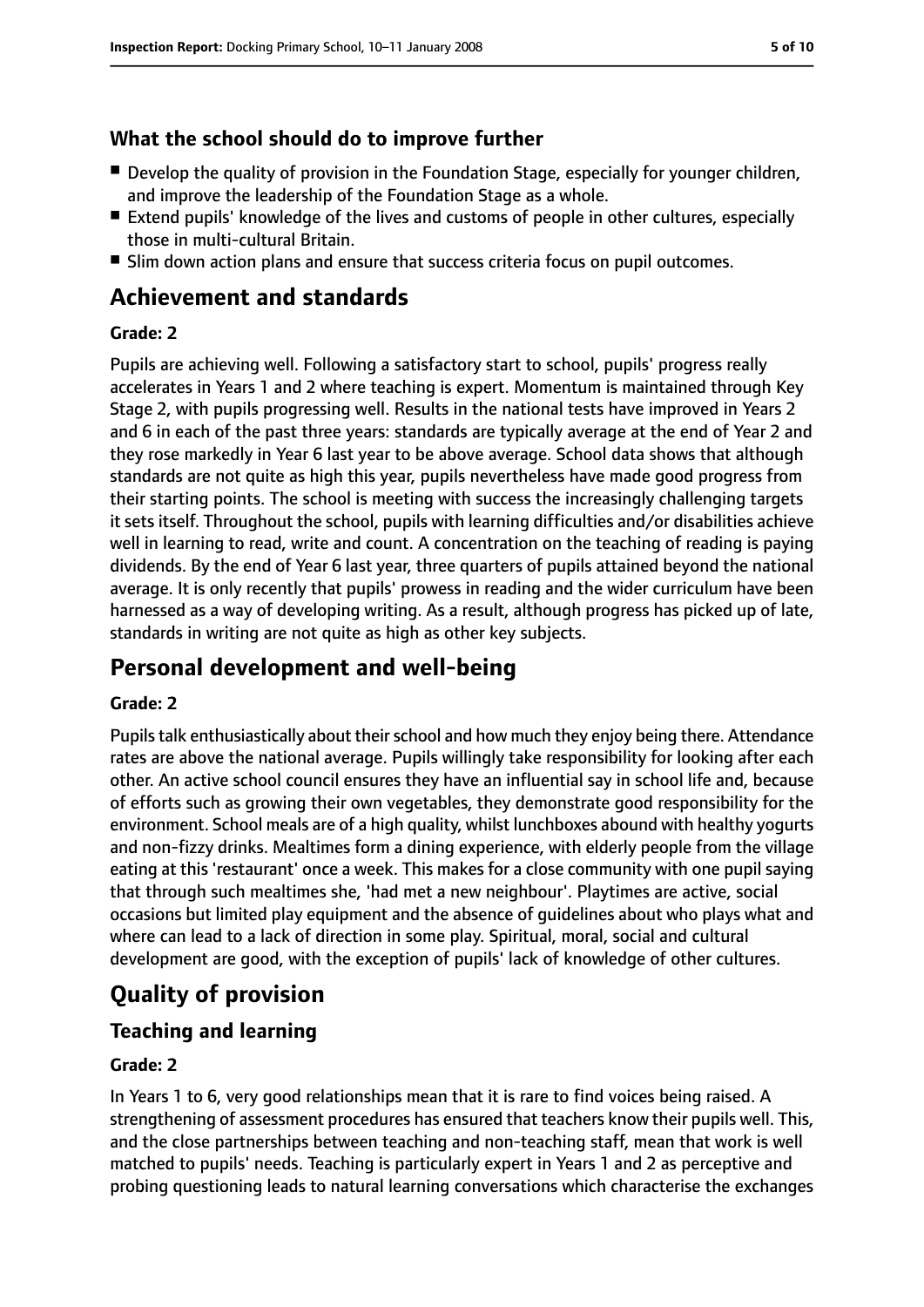between the teachers and pupils. Strategies for teaching reading are very effective. Here, pupils' good behaviour comes into play. It allows the teachers to set a range of group activities in the sure knowledge that whilst they work intensively with one group other groups will continue with their efforts. As a result, pupils quickly move from learning-to-read to reading-to-learn. Recent staff training on writing is beginning to pay off with teachers showing increasing confidence in using reading as a stimulus and model for writing.

#### **Curriculum and other activities**

#### **Grade: 3**

A thorough programme for pupils' personal development helps pupils make the most of their time at school. Pupils develop a good knowledge of staying safe and how to look after themselves. Following a visit from the fire service for instance, one pupil promptly wrote an evacuation procedure for his home. The visit from the fire service typifies a curriculum that is enriched by a good range of trips and visitors. A wide range of clubs, some run by pupils, is also on offer. Various sporting partnerships and the addition of a new hall have helped raise the profile of sport. The curriculum for developing key skills is well thought-out and enables pupils to gain the skills they need for later life. Although not yet a universal feature, interest and purpose are being added by activities that link learning across subjects.

#### **Care, guidance and support**

#### **Grade: 2**

Adults in the school treat pupils as individuals, a point that has not gone unnoticed by parents and pupils. Pupils not only feel they can turn to adults for help and advice but see this as a two-way process. As one pupil said, 'You know we teach the teachers things.' Improved tracking procedures have led to more targeted and tailored support programmes for pupils and the sharpening of academic guidance given to individuals. Although at an early stage, assessment information is used to help pupils see for themselves what they need to do to improve their work. The headteacher has strengthened some of the formal systems and guidelines for safeguarding pupils. These comply with government guidelines and are robust.

# **Leadership and management**

#### **Grade: 2**

The new headteacher and the longer established deputy headteacher have quickly built a close and effective professional relationship. Aided by an accurate analysis of performance, they have worked together well to gain an accurate view of what needs to be done to improve the school and its leadership. As a result, the school development plan tackles the right priorities, although resultant action plans are not as well-written as they might be. This is a nurturing school in which the regular and sensitive monitoring of teaching and learning has helped all staff. In particular, teachers new to the school are helped to grow in confidence and expertise. Leaders new to post, such as information communication technology, have made an encouraging start so that, in the main, subject leadership is strong. With the help of the local authority, the headteacher has made a good initial diagnosis of strengths and weaknesses but much remains to be done. Nevertheless, the school hasimproved well through a period of considerable change. Parental and pupil confidence is high. Governors are effective. They have moved from being a supportive governing body to one which also holds the school to account and takes key decisions.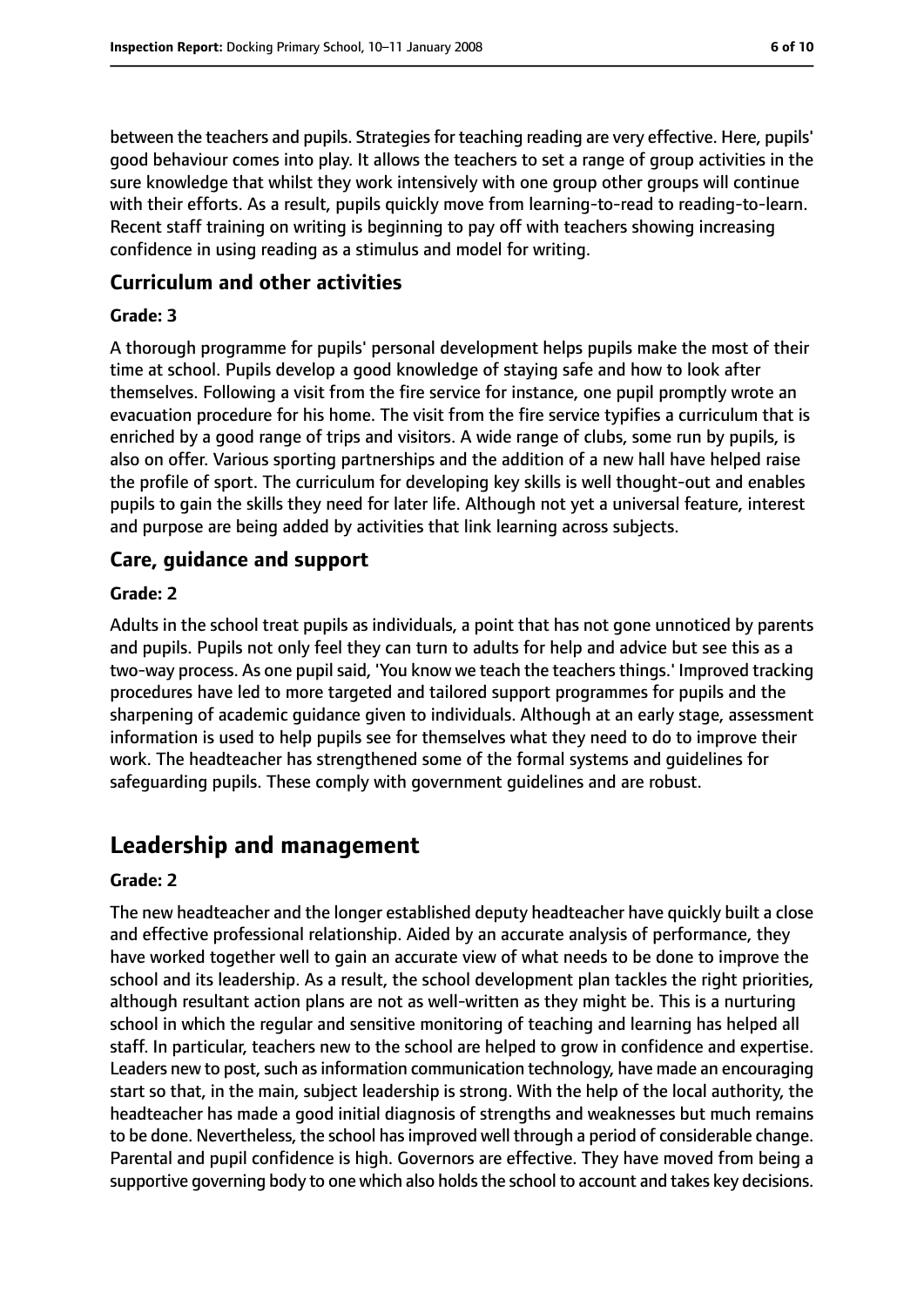**Any complaints about the inspection or the report should be made following the procedures set out in the guidance 'Complaints about school inspection', which is available from Ofsted's website: www.ofsted.gov.uk.**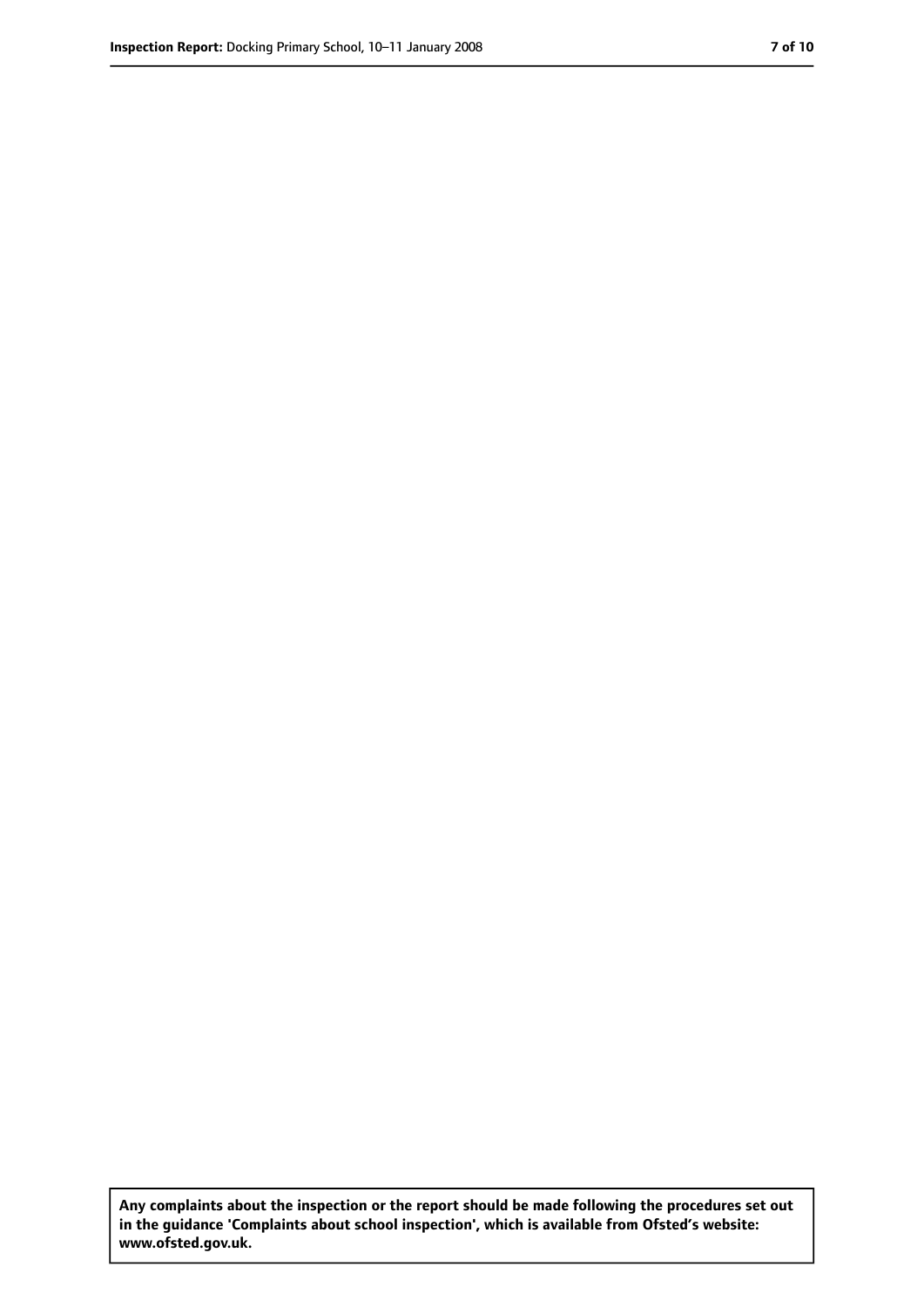#### **Annex A**

# **Inspection judgements**

| $^{\circ}$ Key to judgements: grade 1 is outstanding, grade 2 good, grade 3 satisfactory, and | School         |
|-----------------------------------------------------------------------------------------------|----------------|
| arade 4 inadequate                                                                            | <b>Overall</b> |

## **Overall effectiveness**

| How effective, efficient and inclusive is the provision of education, integrated<br>care and any extended services in meeting the needs of learners? |     |
|------------------------------------------------------------------------------------------------------------------------------------------------------|-----|
| Effective steps have been taken to promote improvement since the last<br>inspection                                                                  | Yes |
| How well does the school work in partnership with others to promote learners'<br>well-being?                                                         |     |
| The effectiveness of the Foundation Stage                                                                                                            |     |
| The capacity to make any necessary improvements                                                                                                      |     |

#### **Achievement and standards**

| How well do learners achieve?                                                                               |  |
|-------------------------------------------------------------------------------------------------------------|--|
| The standards <sup>1</sup> reached by learners                                                              |  |
| How well learners make progress, taking account of any significant variations between<br>groups of learners |  |
| How well learners with learning difficulties and disabilities make progress                                 |  |

## **Personal development and well-being**

| How good is the overall personal development and well-being of the<br>learners?                                  |  |
|------------------------------------------------------------------------------------------------------------------|--|
| The extent of learners' spiritual, moral, social and cultural development                                        |  |
| The extent to which learners adopt healthy lifestyles                                                            |  |
| The extent to which learners adopt safe practices                                                                |  |
| How well learners enjoy their education                                                                          |  |
| The attendance of learners                                                                                       |  |
| The behaviour of learners                                                                                        |  |
| The extent to which learners make a positive contribution to the community                                       |  |
| How well learners develop workplace and other skills that will contribute to<br>their future economic well-being |  |

## **The quality of provision**

| How effective are teaching and learning in meeting the full range of the<br>learners' needs?          |  |
|-------------------------------------------------------------------------------------------------------|--|
| How well do the curriculum and other activities meet the range of needs<br>and interests of learners? |  |
| How well are learners cared for, guided and supported?                                                |  |

 $^1$  Grade 1 - Exceptionally and consistently high; Grade 2 - Generally above average with none significantly below average; Grade 3 - Broadly average to below average; Grade 4 - Exceptionally low.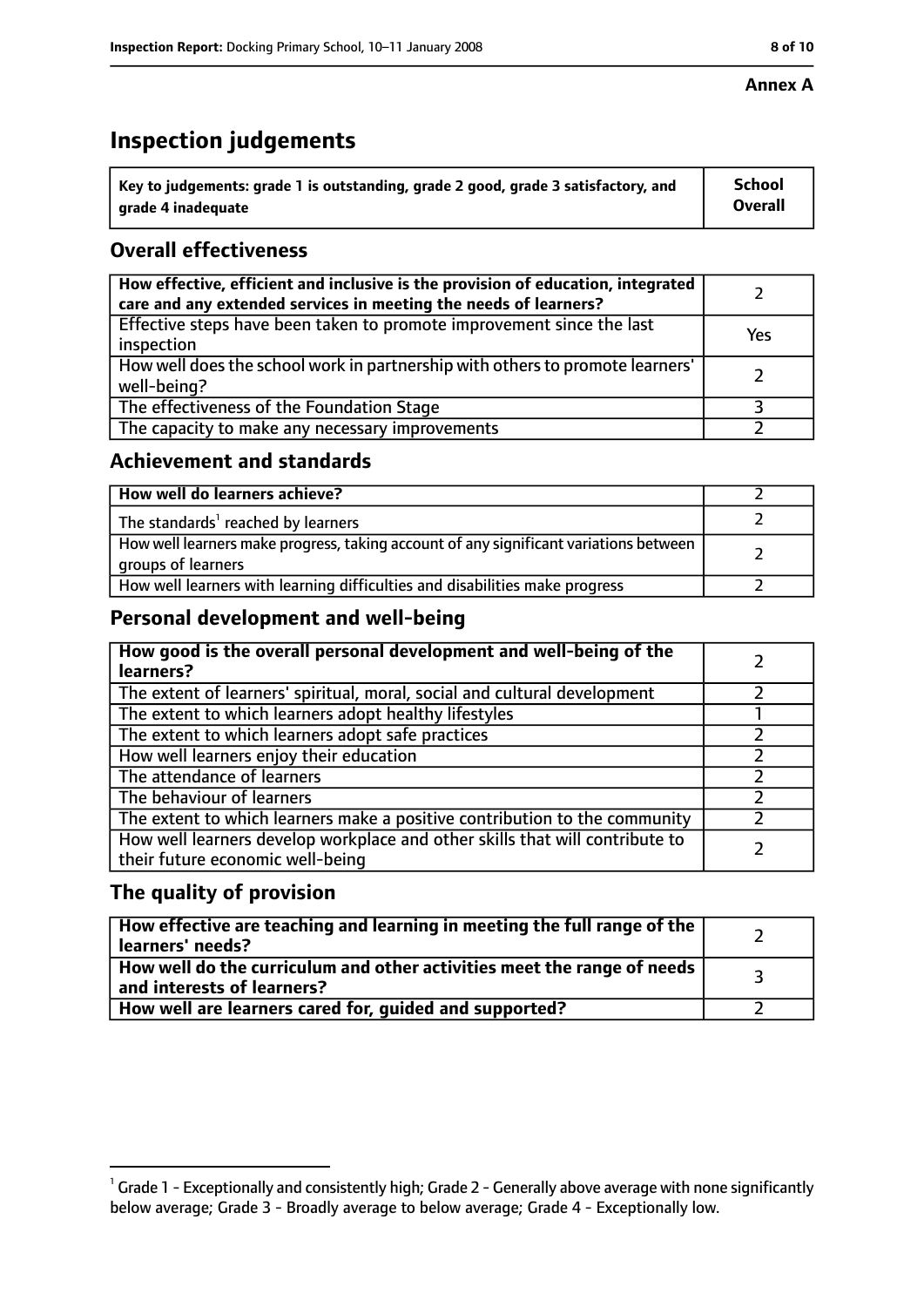# **Annex A**

# **Leadership and management**

| How effective are leadership and management in raising achievement<br>and supporting all learners?                                              |     |
|-------------------------------------------------------------------------------------------------------------------------------------------------|-----|
| How effectively leaders and managers at all levels set clear direction leading<br>to improvement and promote high quality of care and education |     |
| How effectively leaders and managers use challenging targets to raise standards                                                                 |     |
| The effectiveness of the school's self-evaluation                                                                                               |     |
| How well equality of opportunity is promoted and discrimination tackled so<br>that all learners achieve as well as they can                     | 3   |
| How effectively and efficiently resources, including staff, are deployed to<br>achieve value for money                                          |     |
| The extent to which governors and other supervisory boards discharge their<br>responsibilities                                                  |     |
| Do procedures for safequarding learners meet current government<br>requirements?                                                                | Yes |
| Does this school require special measures?                                                                                                      | No  |
| Does this school require a notice to improve?                                                                                                   | No  |